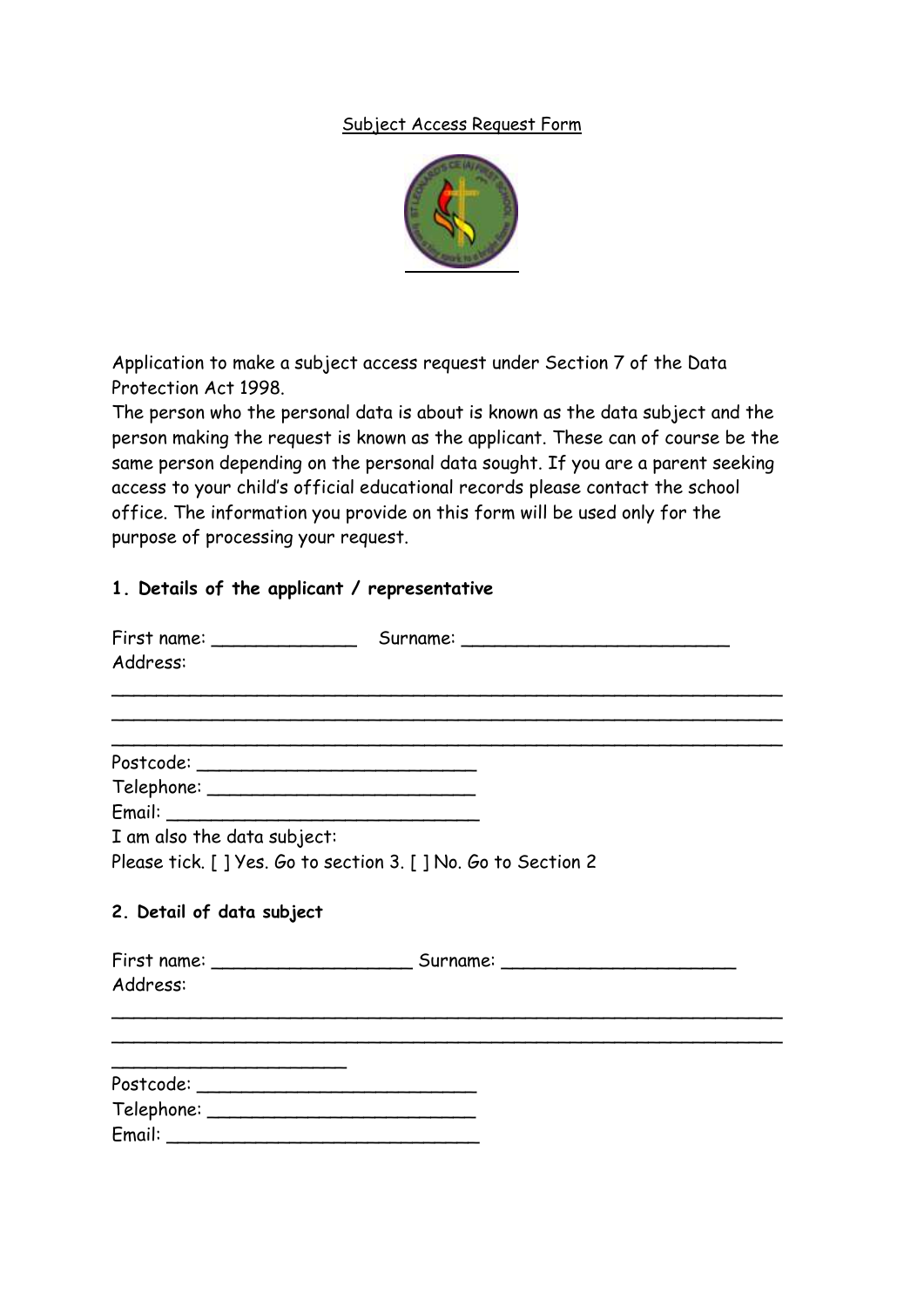# **3. Details of information being requested**

Please provide a clear description of the information you are requesting including: dates, departments and/or any additional information which will enable us to locate it.

*Continue on a separate sheet if required* 

#### 4. Proof of identity / consent

Please send us copies of two documents that prove who you are.

One must be photographic (such as a valid passport or driving license) and: One must prove your current address (such as a recent gas/electricity bill, or a council tax bill).

Alternatively, if you are in regular contact with the school, you may wish to arrange an appointment to confirm identification in person. Please tick either:-

[] The information requested is about myself.

[ ] I am the legal parent / guardian requesting access to my child's personal data who is under 12 years of age.

(Please note that whilst we generally only require their written consent if the child is older than 12 years of age, the Data Protection Act requires us to assess competency, which is not restricted to age. Therefore in exceptional circumstances, consent may still be required).

[ ] I am representing another individual.

In addition to the required identification outlined above, please send us two forms of identification and written permission from the person that the information is about, saying that we can give you their information. Please note that in some circumstances we may need to verify authenticity.